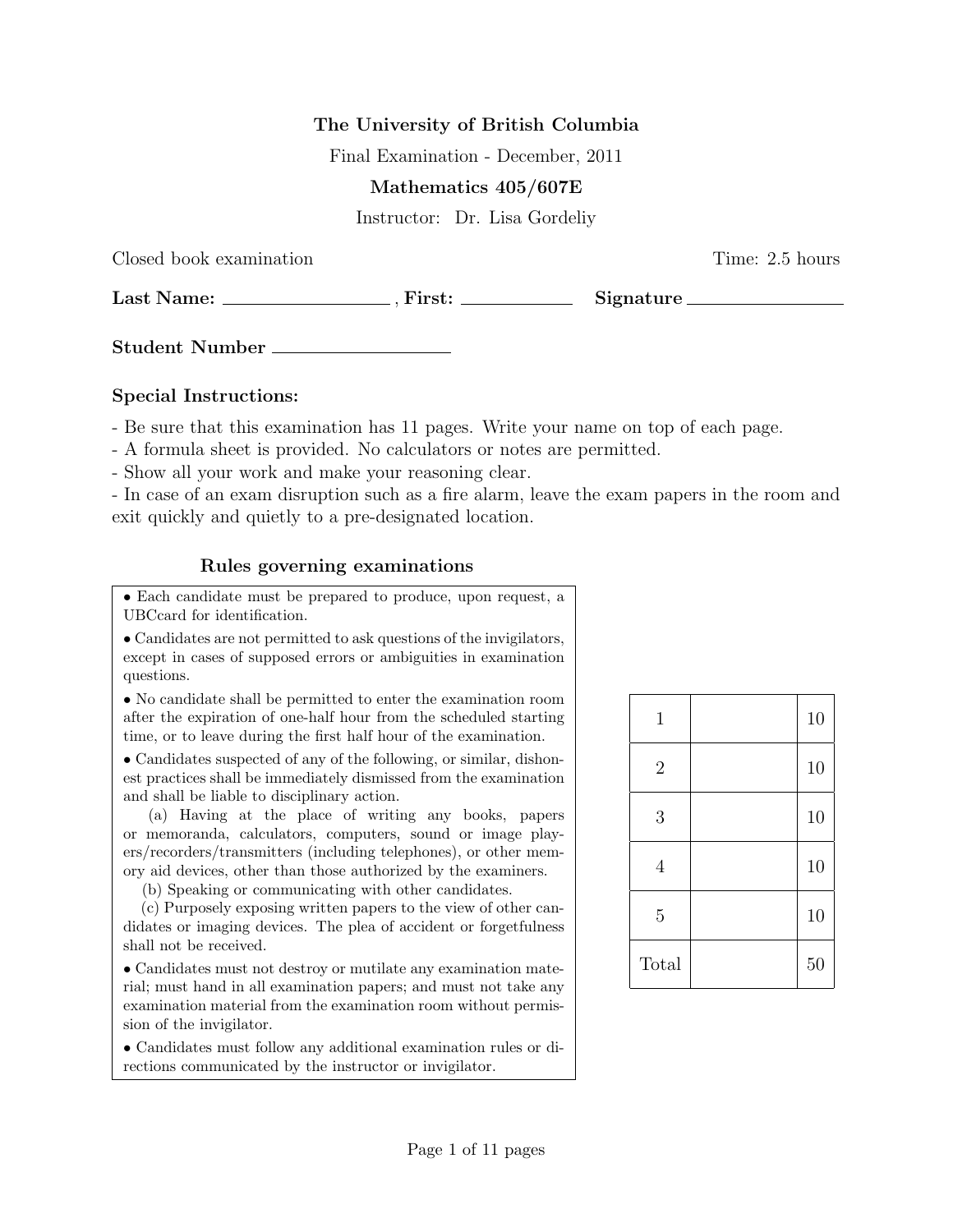# Useful formulas

• The Taylor series expansion of  $f(x)$  about  $x_0$  to  $n + 1$  terms is given by

$$
f(x) = \sum_{k=0}^{n} \frac{(x - x_0)^k}{k!} f^{(k)}(x_0) + \frac{(x - x_0)^{n+1}}{(n+1)!} f^{(n+1)}(\xi)
$$

in which  $x_0 \leq \xi \leq x$ .

• The Newton's algorithm approximates the solution of a system of  $n$  nonlinear equations in *n* unknowns  $u_1, ..., u_n$ :

$$
R(U) = \begin{bmatrix} R_1(U) \\ \vdots \\ R_n(U) \end{bmatrix} = \begin{bmatrix} 0 \\ \vdots \\ 0 \end{bmatrix}, \text{ where } U = \begin{bmatrix} u_1 \\ \vdots \\ u_n \end{bmatrix},
$$

via iterations,

$$
U^{(k)} = U^{(k-1)} - \left[ J\left( U^{(k-1)} \right) \right]^{-1} R\left( U^{(k-1)} \right)
$$

in which the Jacobian matrix is defined from

$$
J(U) = \frac{\partial R}{\partial U}, \quad J(U)_{ij} = \frac{\partial R_i}{\partial u_j}.
$$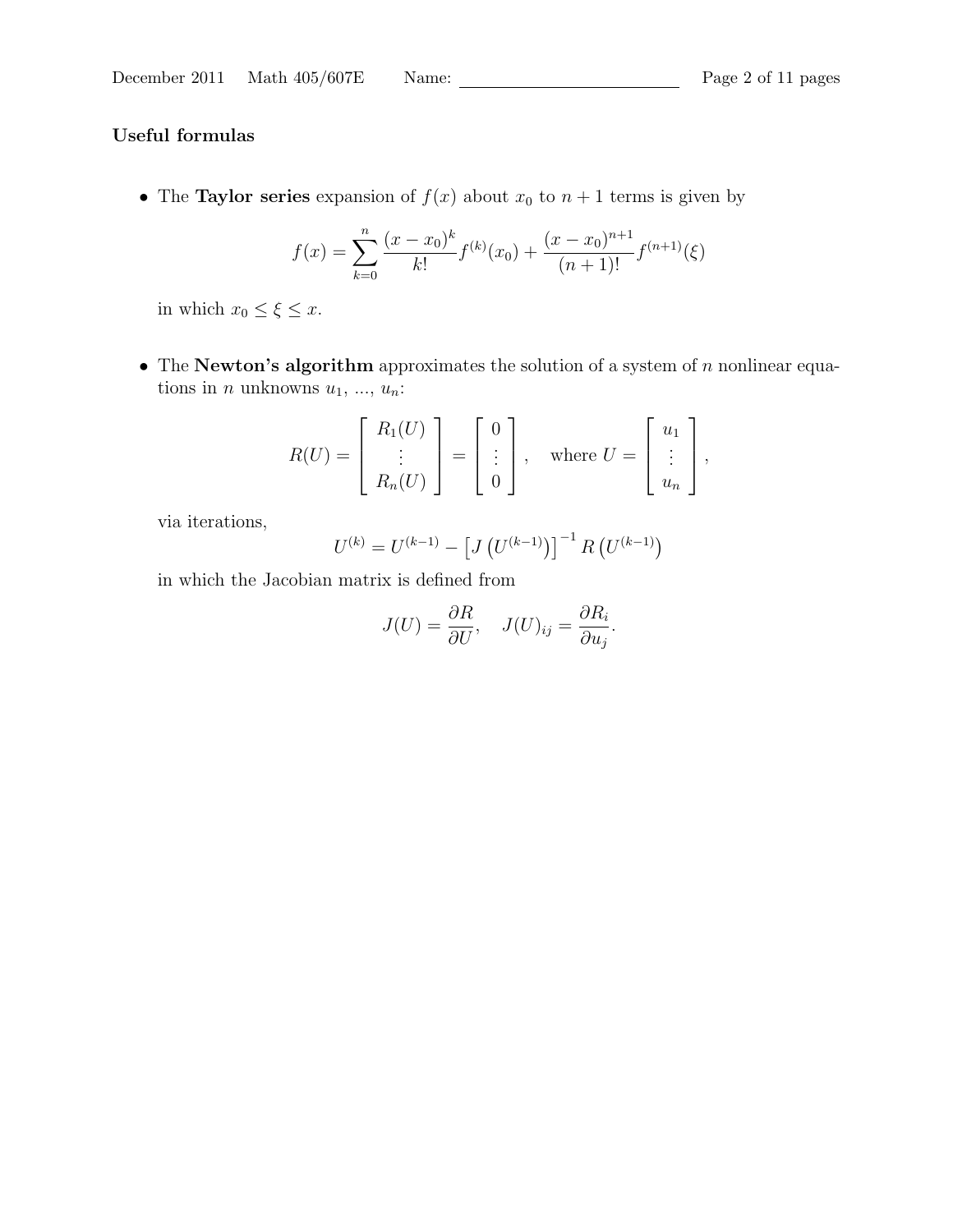# Problem 1 (10 points)

Consider a natural cubic spline  $s(x)$  on [0, 2] defined by

$$
s(x) = \begin{cases} 1 + 2x - x^3 & 0 \le x \le 1, \\ a + b(x - 1) + c(x - 1)^2 + d(x - 1)^3 & 1 \le x \le 2. \end{cases}
$$
(1)

- (a) Find  $a, b, c$  and  $d$ .
- (b) Is there a function  $f(x)$  for which (1) represents the clamped spline interpolating at points  $x = 0, 1, 2$ ? If no, explain why. If yes, state what conditions  $f(x)$  must satisfy.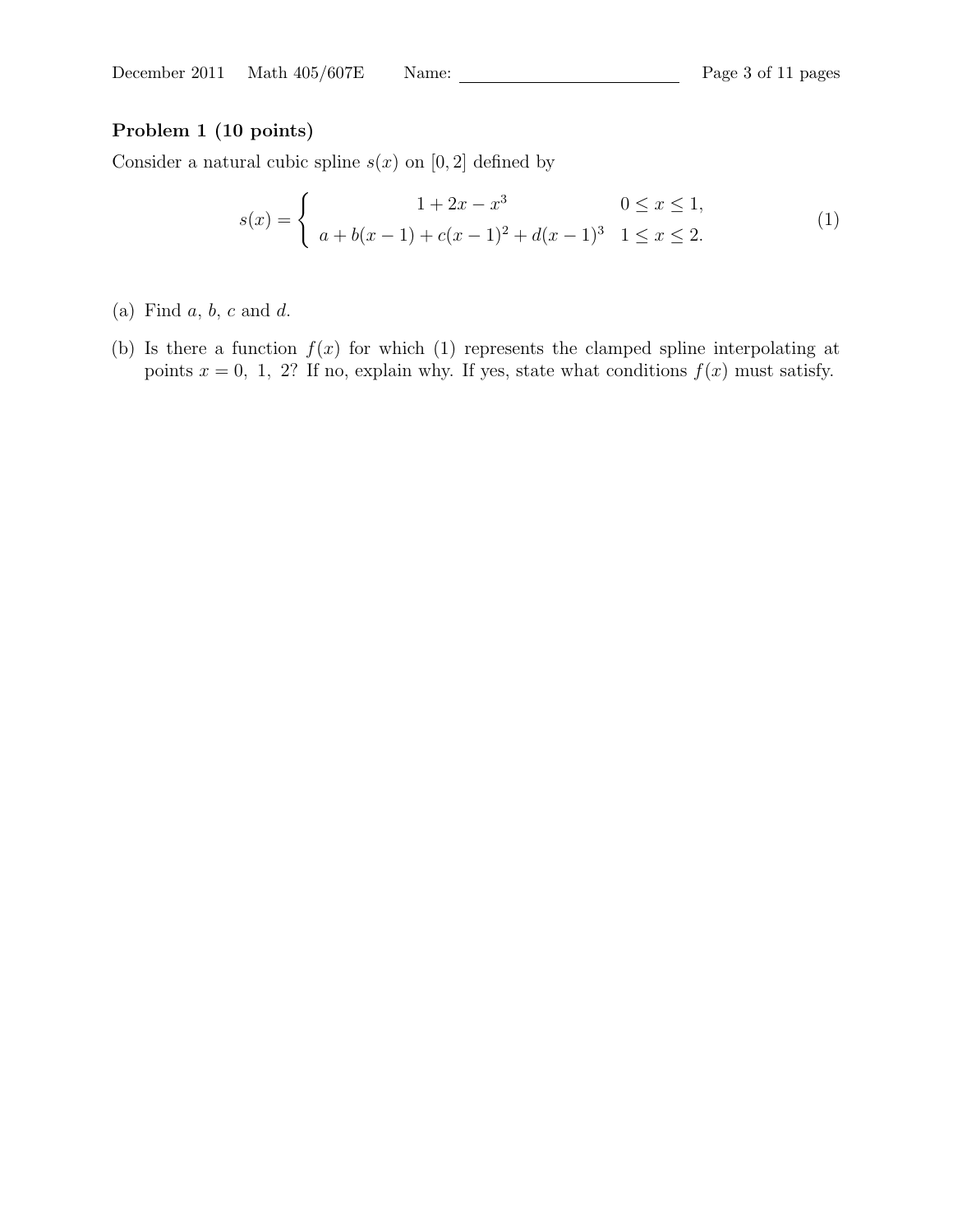### Problem 2 (10 points)

(a) By expanding  $f(x)$  about  $x_0$  in a Taylor series, derive the following expression for the error involved in the midpoint approximation:

$$
\int_{x_0 - h/2}^{x_0 + h/2} f(x) dx = h f(x_0) + \frac{f^{(2)}(\xi)}{24} h^3, \quad \xi \in [x_0 - h/2, x_0 + h/2]
$$
 (2)

(b) Using the above expression (2) for the error, explain why the composite midpoint rule applied directly will not yield a very good approximation to the following integral:

$$
\int_0^\pi \frac{\cos(x)}{x^{1/3}} dx\tag{3}
$$

Explain what needs to be done to obtain a better approximation with the composite midpoint rule to the integral in (3). Support your explanation with derivations.

(c) The Gauss-Legendre quadrature formula with  $m = 2$  integration points evaluates integrals of the form:

$$
\int_{-1}^{1} f(x) dx
$$

exactly if  $f(x)$  is a polynomial of degree  $2m - 1 = 3$ . Use this fact to determine the integration points  $x_i$  and the weights  $w_i$  for the integration formula

$$
\int_{-1}^{1} f(x)dx \approx w_1 f(x_1) + w_2 f(x_2)
$$

By symmetry you may assume in your derivation that  $w_1 = w_2$  and that  $x_1 = -x_2$ .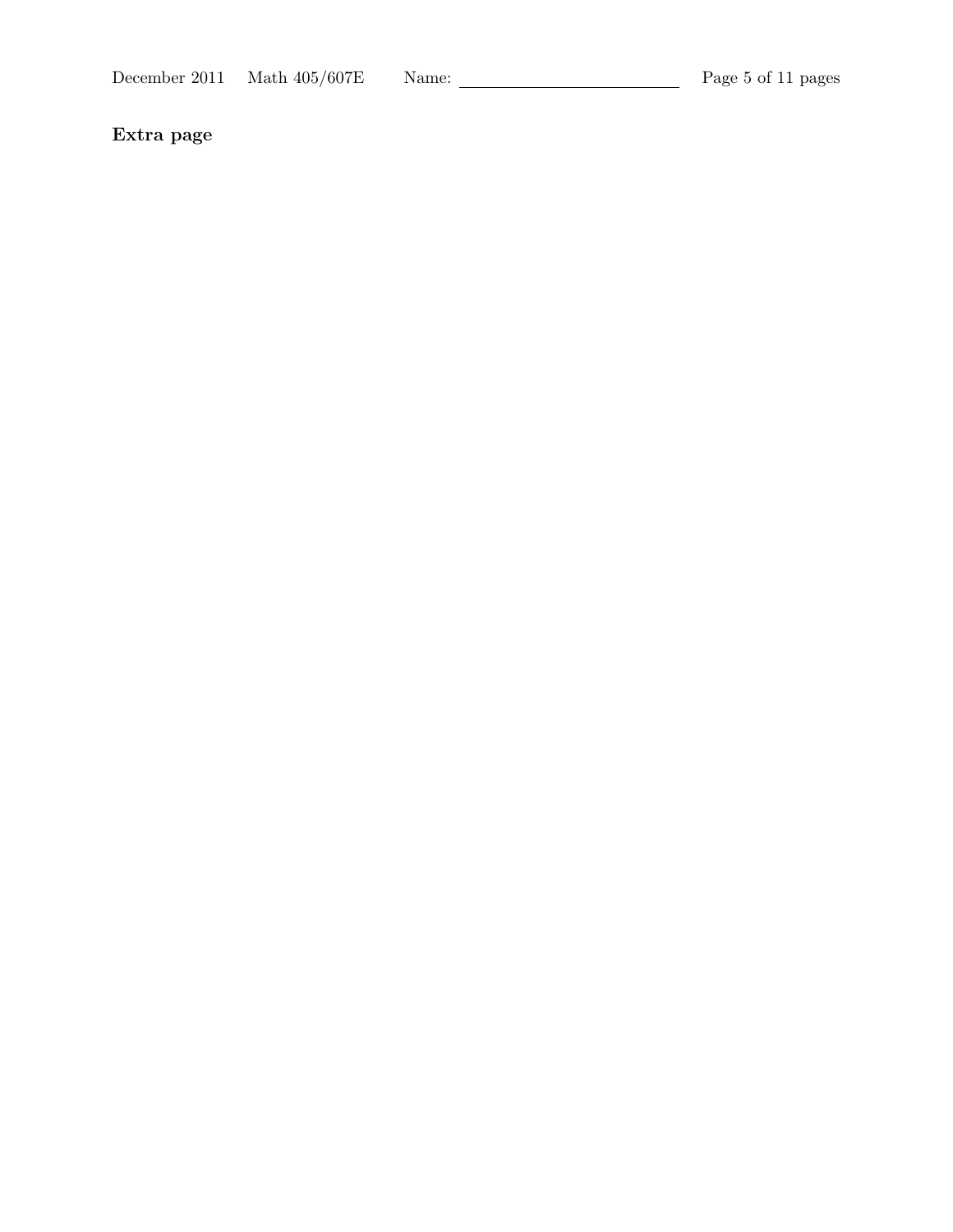#### Problem 3 (10 points)

Consider the Forward Euler method

$$
Y_{n+1} = Y_n + h f(t_n, Y_n)
$$
\n<sup>(4)</sup>

for solving the initial value problem  $y'(t) = f(t, y)$ ,  $y(0) = y_0$ .

- (a) Derive an expression for the truncation error  $T_n = \frac{y_{n+1}-y_n}{h} f(t_n, y_n)$  of this method, where  $y_n$  is the exact solution at  $t = t_n$ . What order of the truncation error do you get?
- (b) By considering the model problem  $f(t, y) = \lambda y$ , determine the stability region of this method. Present your derivations.
- (c) What is the largest value of h that you can use for the problem with  $f(t, y) = (-1 + i)y$ , where  $i = \sqrt{-1}$ , before the algorithm (4) becomes unstable? Justify your answer.
- (d) What is the largest value of h that you can use and maintain stability with the algorithm (4) to solve the problem with  $f(t, y) = (\cos(2t) - 5)y - 2t$ ? Justify your answer.
- (e) What is the largest value of h that you can use and maintain stability with the Forward Euler method to solve the following system of ordinary differential equations? Justify your answer.

$$
x'(t) = -2x(t) + 3y(t)
$$
  
\n
$$
y'(t) = -y(t)
$$
  
\n
$$
x(0) = x_0, \quad y(0) = y_0
$$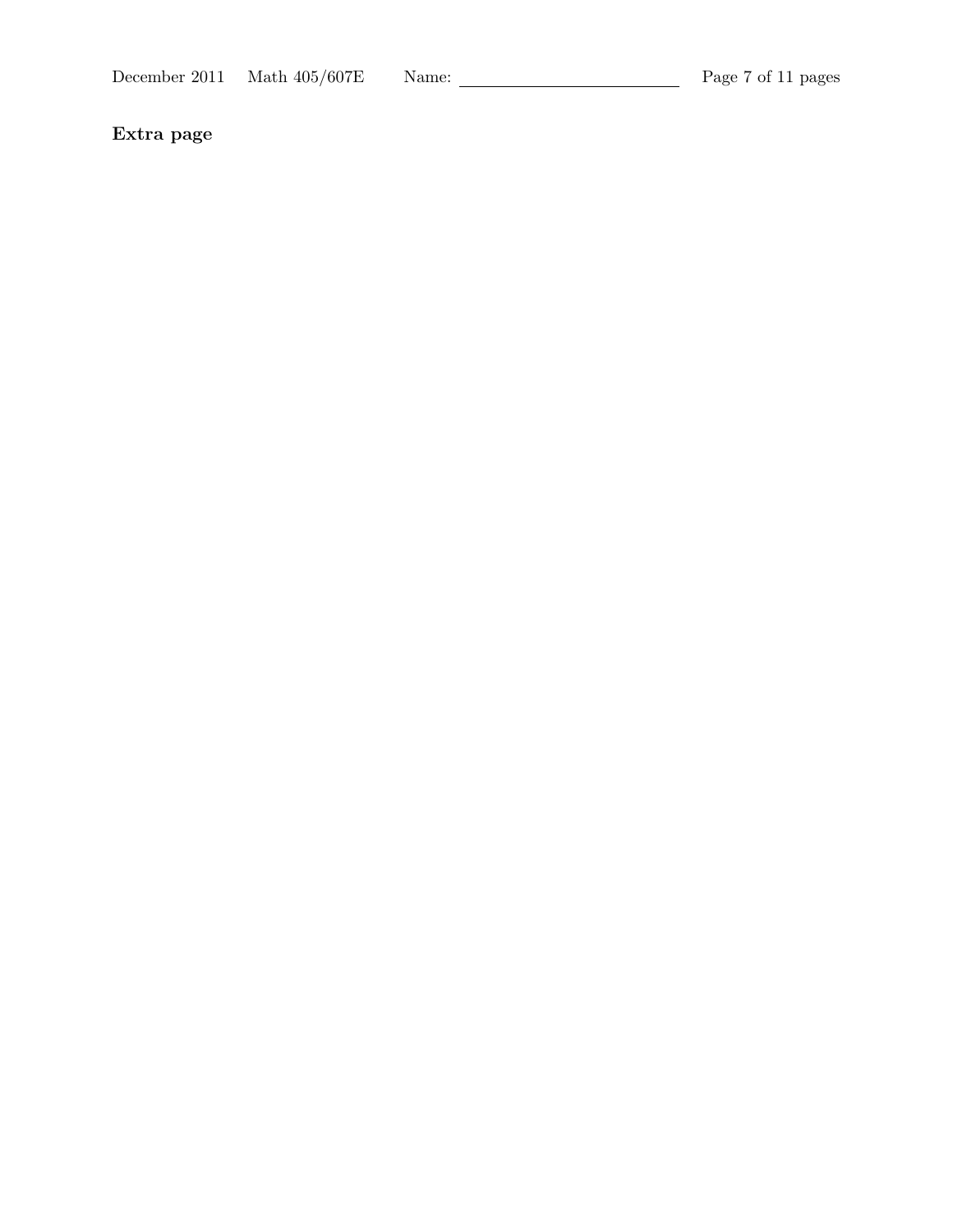### Problem 4 (10 points)

Consider the boundary value problem for  $u(x)$  with  $x \in (0, 1)$ :

$$
u'' + u' - u^2 = 0, \t u(0) = 1, \t u(1) = 2.
$$
\t(5)

- (a) Discretize (5) with the second-order finite difference method using a uniform mesh of nodes  $x_n = hn$ , where  $n = 0, ..., N$ , and  $h = 1/N$ . Write down the resulting system of nonlinear equations in the matrix form. Be explicit about the size of the matrix and how the boundary conditions are taken into account.
- (b) Explain how the Newton's algorithm can be used to solve the system of nonlinear equations that you obtained in (a). Present an explicit expression for the residual and derive the Jacobian involved in the Newton's algorithm.